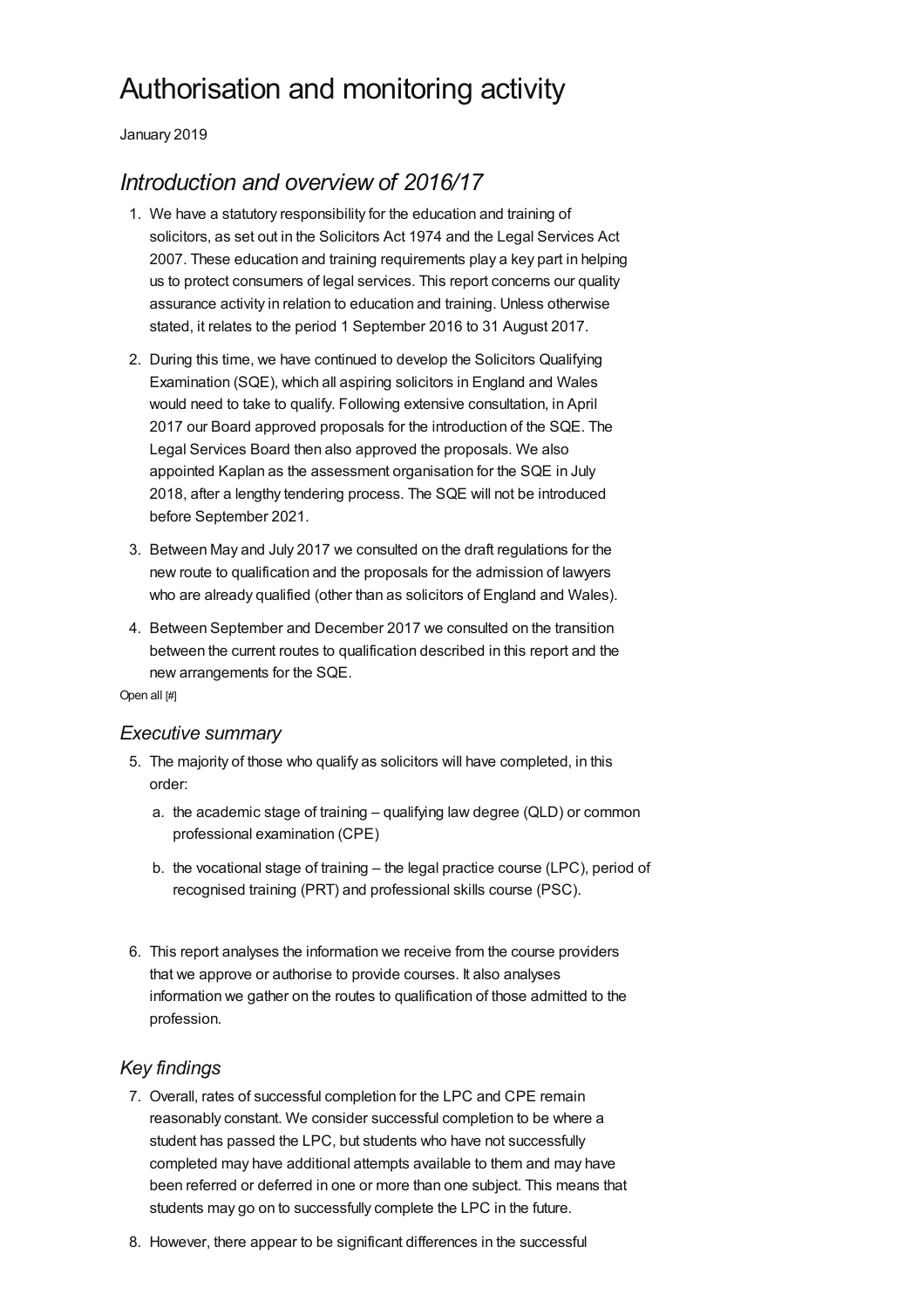completion rates between providers. There are a number of different factors which may influence pass rates, including candidate ability and engagement, teaching quality and assessment arrangements, but we are unable to draw firm conclusions from the data available.

- 9. In addition to the differences in overall successful completion rates, there are significant differences between providers in the proportion of students who achieve pass, commendation or distinction grades.
- 10. Data indicates that students from ethnic groups other than white students are less likely to successfully complete the CPE and the LPC.
- 11. Male and female students appear to perform equally well on the CPE and LPC and women outnumber men on both courses and at the point of admission.
- 12. Our data on the ethnic origin of those undertaking a PRT is less comprehensive. This is because for the period 2016/17 some 92% of training contracts registered indicated ethnic background as "unknown".

# *The routes to [qualification](#page-1-0)*

# <span id="page-1-0"></span>*Numbers admitted by route*

13. Figure 1 sets out the routes to qualification as a solicitor under our existing training regulations. The graduate route takes a minimum of six years for those who study full time and undertake a PRT of two years (full time). Figure 1 also illustrates the routes available to legal executives and lawyers qualified in other jurisdictions.

#### *Figure 1: Pathways to qualification*

#### *Figure 2: Numbers admitted by route*

| 12<br>months to<br>end of $\dots$ | <b>LPC</b> | Qualified<br>lawyers<br>transfer test | Qualified<br>lawyers<br>transfer<br>scheme | Chartered Institute<br>of Legal Executive<br>routes | Other | Total |
|-----------------------------------|------------|---------------------------------------|--------------------------------------------|-----------------------------------------------------|-------|-------|
| $Jun-15$                          | 5,327      | 89                                    | 441                                        | 136                                                 | 35    | 6,028 |
| Jun-16                            | 5,420      | 36                                    | 580                                        | 239                                                 | 38    | 6,313 |
| $Jun-17$                          | 5,566      | 27                                    | 673                                        | 228                                                 | 58    | 6,552 |

14. Key findings from this period are:

- 1. some 6,552 solicitors were admitted
- 2. approximately 85% of those admitted followed the route to qualification set out in the SRA Training Regulations 20141 [\[#n1\]](#page-10-0)
- 3. the qualified lawyers transfer Test (QLTT) and qualified lawyers transfer scheme (QLTS) account for approximately 11% of those admitted.

The QLTT and QLTS qualification routes are taken by barristers of England and Wales and lawyers qualified in other jurisdictions who wish to qualify as solicitors of England and Wales.

The QLTT assessment ceased to be available from 31 August 2010. It was replaced by the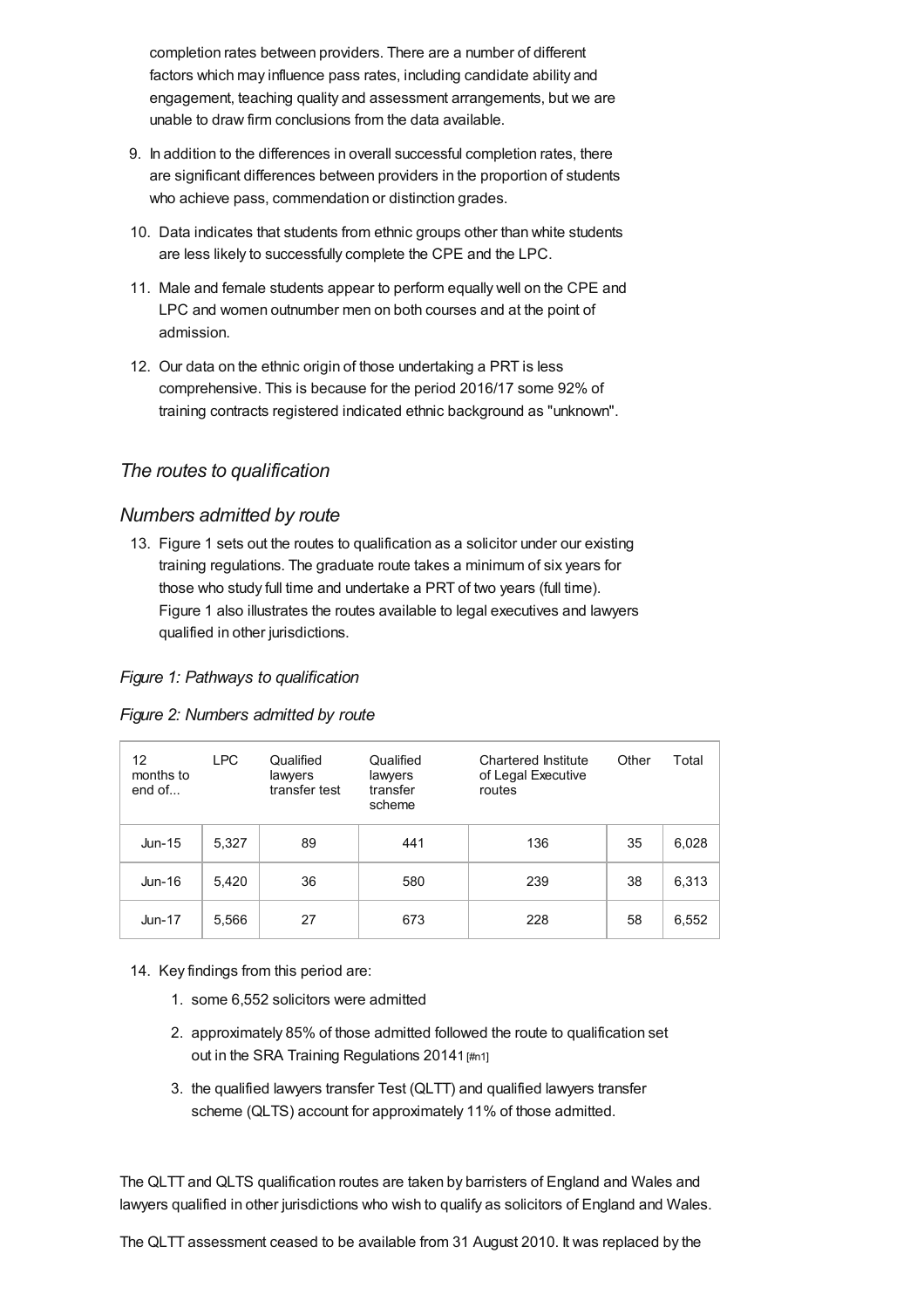QLTS, which is a two-stage assessment of the knowledge and skills needed to be a solicitor. Candidates who have completed the QLTT may still apply for admission as there may be a significant delay between passing the assessment and applying for admission.

# *Providers of legal education and training*

- 15. Course providers range from universities that offer only a QLD to those that offer a full range of pre and post-qualification courses. In 2016/17, all prequalification education took place in providers that are also subject to regulation by the Quality Assurance Agency for Higher Education (QAA).
- 16. The PRT takes place in firms and organisations we authorise to provide training. Two providers offer their courses across a number of locations. Six providers offer a programme that combines the QLD and the LPC (the exempting degree).

# *SRA [Monitoring](#page-3-0)*

# *Legal Practice Course*

- 17. When monitoring the quality and standards of education and training, we focus on the two professional qualifications within the framework: the CPE (the academic award is more commonly known as the graduate diploma in law (GDL)) and the LPC.
- 18. For the CPE and the LPC, our monitoring involves an initial approval of the course (CPE) or authorisation (LPC). Each provider must also submit an annual course monitoring report. Our main quality assurance activity is reviewing course providers' reports on the programme they offer. They must submit this information to us, and it must contain qualitative and quantitative data. This is known as the Annual Course Monitoring Report. If there are issues, we have the power to make a monitoring visit to a provider.
- 19. The figures from LPC providers (and which are analysed in detail below) indicate that, overall:
	- 1. 7,351 (66% of enrolled students) successfully completed the LPC, compared with 65% last year
	- 2. 3.86% failed the LPC in this period
	- 3. the remaining students were either withdrawn, suspended, or were referred or deferred from their assessments.2 [\[#note2\]](#page-10-1)

#### *Figure 3: LPC results by provider*

20. Successful completion rates by provider vary from below 40% to 100%. In addition to the variation in successful completion rates, there is significant variation between providers in terms of the proportion of students obtaining pass, commendation and distinction grades. It is unclear what the reasons are for such a wide disparity in performance. There are very large differences in the size of the different providers, from a group of 20 students to many thousands of students spread over different locations. There may also be variation in academic ability between different intakes, variable quality of teaching, and/or different approaches to assessment. This makes it difficult to be confident about consistent outcomes.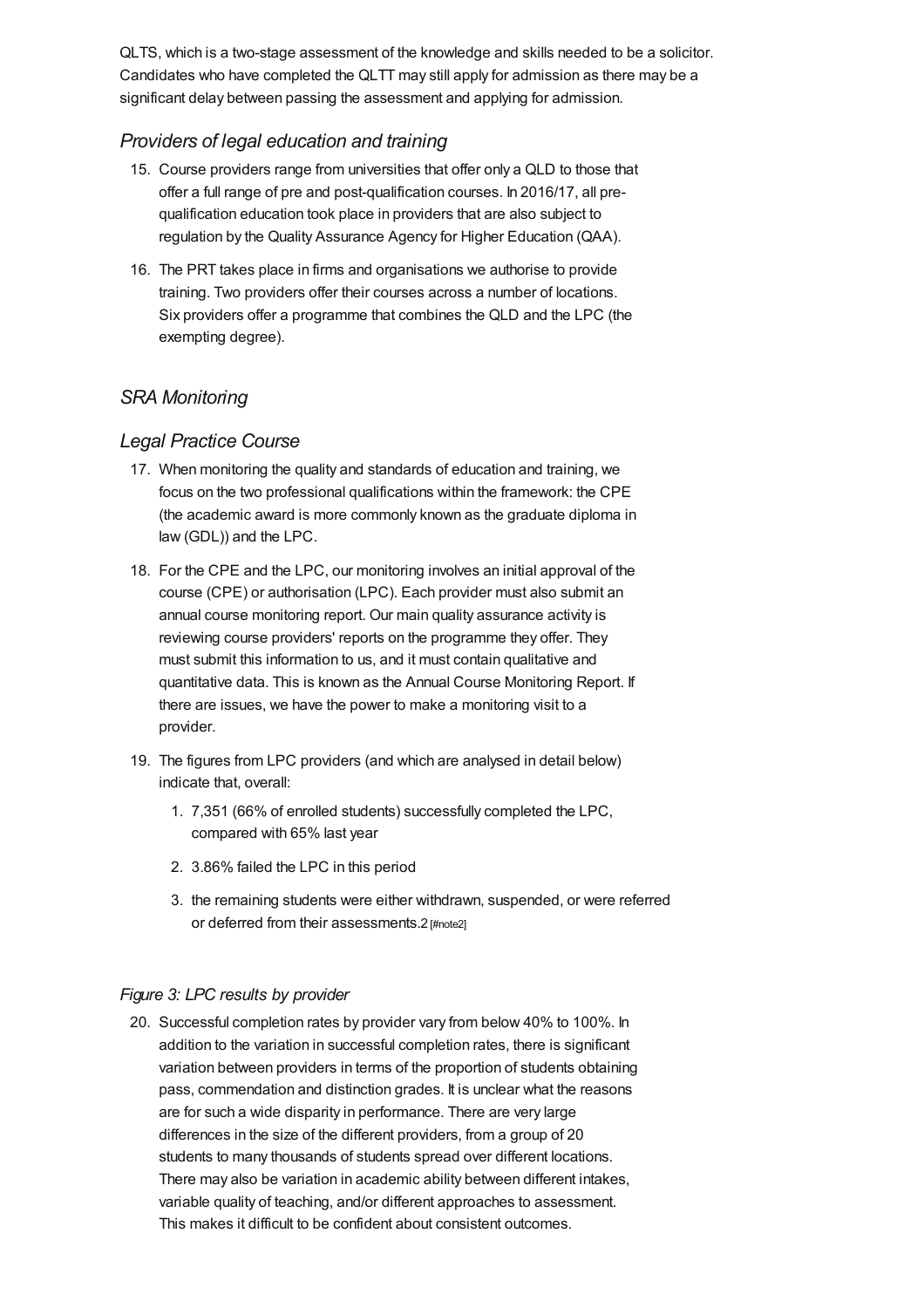<span id="page-3-0"></span>21. The size of LPC provision varies. The largest providers, BPP University and the University of Law, offer the LPC across a number of different locations. Between them, they shared 77% (8,625) of the total number of students enrolled to take assessments (78% in 2015/16). Several providers had fewer than 50 students. The smallest course had 20 students.

# *Results by gender*

22. Some 64% of students in this cohort were female and 36% were male. This indicates a marginal change from 2015/16, when 63% of students were female and 37% were male. There is little difference in performance on the LPC by gender, in that over 60% of both male and female candidates successfully completed the LPC. The pass rate for female students was 66% and for male students was 65%. Female students achieved a higher proportion of distinctions but similar rates of both pass and commendation grades.

#### *Figure 4: LPC results by gender*

# *Results by ethnicity*

#### *Figure 5: LPC results by ethnicity*

- 23. Key findings show:
	- 1. 24% of students identified themselves as Asian/Asian British
	- 2. approximately 10% as black/African/Caribbean/black British
	- 3. approximately 4% as mixed/multiple ethnic groups.
- 24. The table indicates that students from these ethnic backgrounds are less likely to pass the LPC and more likely to fail or be referred or deferred in their assessments. Almost 80 % of white students successfully completed the LPC in the period in comparison with approximately 55 % of Asian/Asian British students and 45 % of black students. The table indicates both higher 'fail' rates amongst these groups but also significantly higher rates of both referral and deferral.

# *Results by disability*

#### *Figure 6: LPC results by disability*

- 25. Figure 6 illustrates comparative performance on the LPC of students with disabilities. Approximately 12% of students identified themselves as having a disability, compared with 11% last year. The responsibility for making reasonable adjustments for students with disabilities is a matter for the LPC provider. However, in some, cases the course provider can seek guidance from us as to whether the proposals for reasonable adjustments are acceptable. However, the numbers identifying themselves as having a disability do not necessarily correlate with the numbers of students for whom reasonable adjustments are made by providers.
- 26. It is apparent from the table that students who have disabilities are more likely than their colleagues who do not have disabilities to be referred or deferred in their assessments. This may reflect the need for students with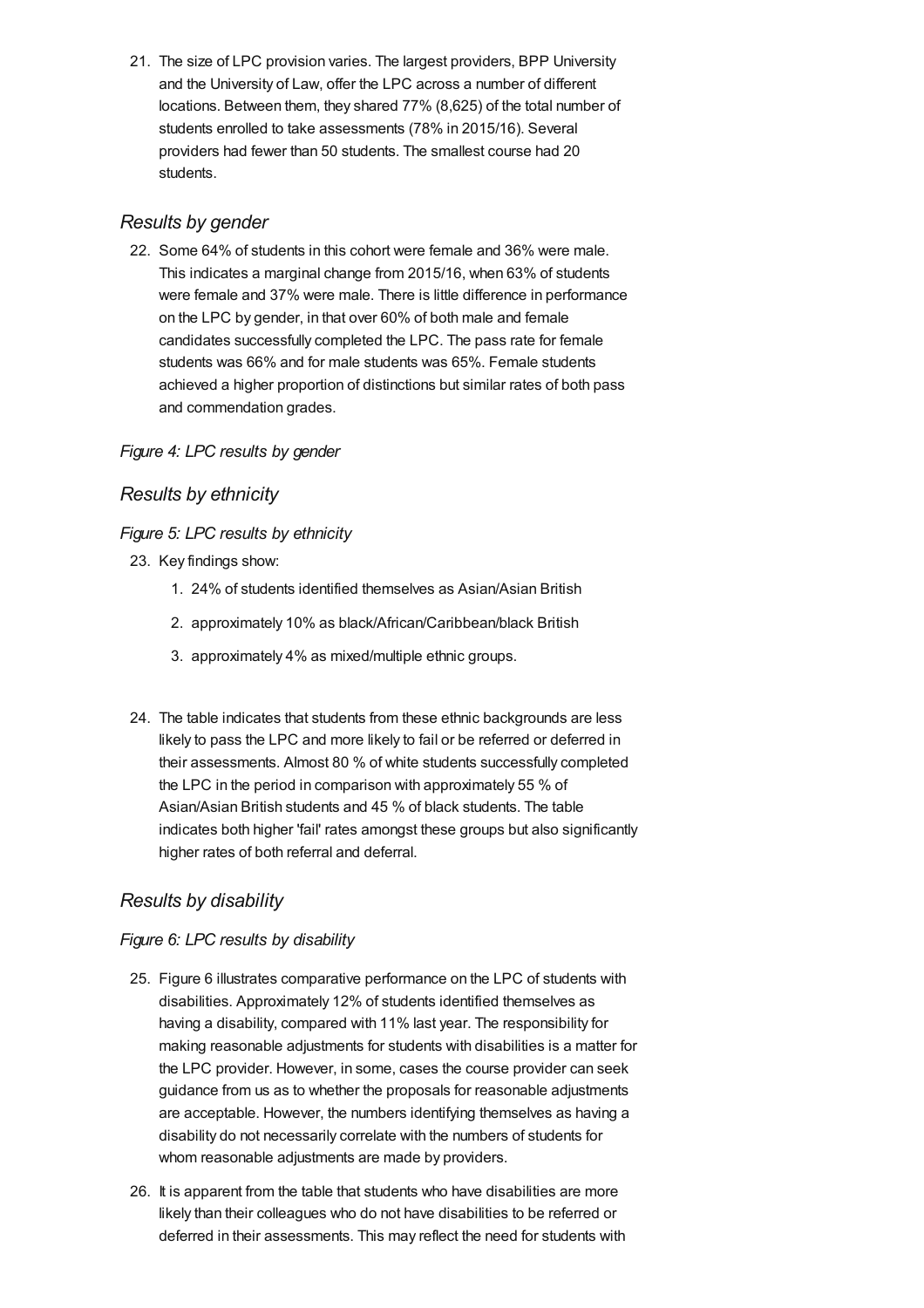disabilities to defer their assessments in response to a deterioration in their condition. As indicated previously in this report, students referred or deferred in their assessments will normally have further assessment attempts available to them.

# *Annual Course [Monitoring](#page-4-0) Reports – narratives*

- <span id="page-4-0"></span>27. All LPC providers must submit to us a narrative annual report on their LPC course. In addition, providers appoint external examiners to review the quality and standards of their assessments. Each of the LPC providers appoints its own external examiners and the external examiners report to the LPC provider (rather than to us). In their narrative Annual Course Monitoring Reports, the LPC providers include a summary and analysis of issues raised by the external examiners and the provider's response to those issues. In 2016/17, we asked the LPC providers to send us copies of the external examiners reports with their own narrative reports.
- 28. Although we prescribe a template for the narrative report, there is inconsistency in the amount of information provided. Some providers offer very brief responses, whereas others offer a great deal of information on matters such as the student feedback on the course and the external examiners' reports.
- 29. The external examiners are largely positive about the LPC overall with providers reporting positive comment in relation to:
	- 1. marking schemes and moderation processes
	- 2. up to date and professional curricula
	- 3. fair and effective assessments
	- 4. academic standards and programme quality
	- 5. learning and teaching strategies and materials.
- 30. Some areas of concern identified were:
	- 1. Questions where candidates' answers matched very closely the answer in the marking scheme. The external examiner was concerned that the question may have been very similar to an exercise for which candidates may have been provided with a written answer as part of their course materials.
	- 2. Instances where repeated concerns expressed by external examiners had not been addressed by the provider.
	- 3. Doubt expressed by an external examiner that strong marks on a module were not necessarily reflective of the understanding of students.
	- 4. Whether student achievement was comparable with similar courses or subjects offered by other providers.
	- 5. Whether assessments were not comparable to those at other institutions because of factors such as the structure of assessments, the mark allocation and the level of challenge.
	- 6. Whether the standard needed to pass assessments was too low to be confident that students were properly equipped to enter the legal workplace.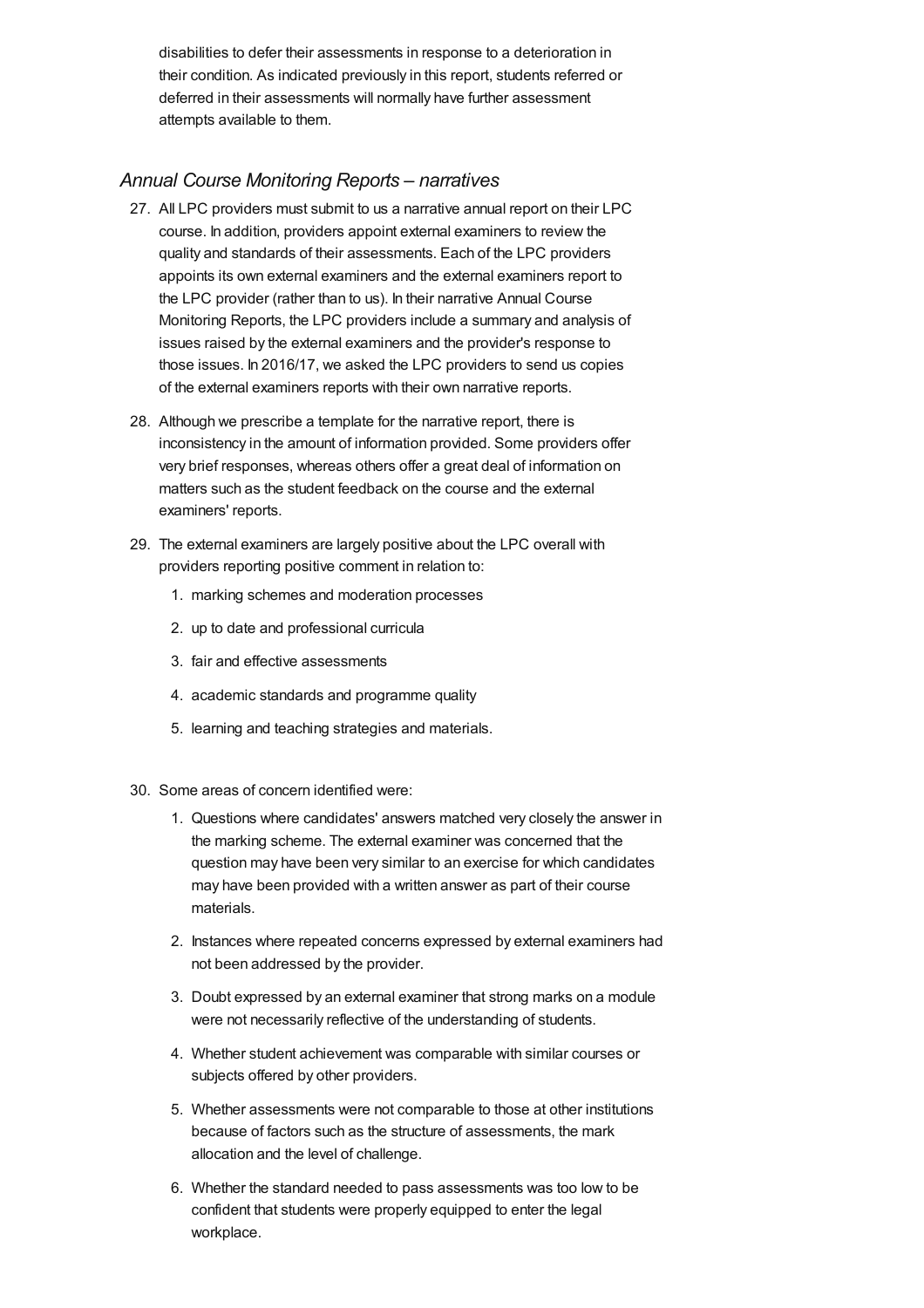- 31. Where we have identified issues, we have addressed them with the providers with the aim of resolving them.
- 32. We will continue to review the content of reports and external examiners reports for the future.

# *The Common Professional [Examination/Graduate](#page-5-0) Diploma in Law*

#### <span id="page-5-0"></span>*Figure 7: CPE/GDL results by provider*

- 33. Figure 7 shows CPE/GDL results. The total number of students who enrolled and were eligible to sit assessments that would enable them to complete the CPE in the period of the report was 5,183 (compared with 4,466 in the previous academic year). This includes:
	- 1. full-time students enrolling for the first time in September 2015 (or later)
	- 2. part-time students in their second year of study
	- 3. students who had referred or deferred assessment attempts.

CPE assessment rules permit three attempts at each assessment. Figure 10 indicates overall outcomes for the CPE/GDL.

- 33. As with the LPC, the CPE/GDL is offered by a range of providers, all of which are also subject to regulation by the Quality Assurance Agency for Higher Education. Student numbers on the course vary considerably. The largest providers, BPP University and the University of Law, offer the CPE across a range of locations. As with the LPC, BPP and the University of Law dominate the market, together accounting for approximately 74% of student recruitment. The smallest student cohort was five students.
- 34. Rates of successful completion of the CPE/GDL by provider shown in figure 7 also vary significantly, from less than 40% to 90%. In addition to the differences in rates of successful completion, it is again apparent that (among those who do successfully complete) there are very significant differences in the proportions obtaining pass, commendation and distinction grades. Once again, it is difficult to draw firm conclusions about the reasons for this. There is significant variation in size of providers. There may also be student cohorts of different academic ability, differences in the quality of teaching and/or in the approach to assessment.
- 35. Providers supply us with a summary and evaluation of issues raised by their external examiners in their Annual Course Monitoring Reports. These did not raise any concerns about quality and standards on the CPE/GDL.

#### *Results by gender*

- 37. Figure 8 provides a breakdown of CPE successful completion rates by gender. These numbers indicate comparable performance in the CPE/GDL by gender.
- 38. Of this cohort, 40% of candidates were male and 60% female.
- 39. The successful completion rate for male candidates was 63% and for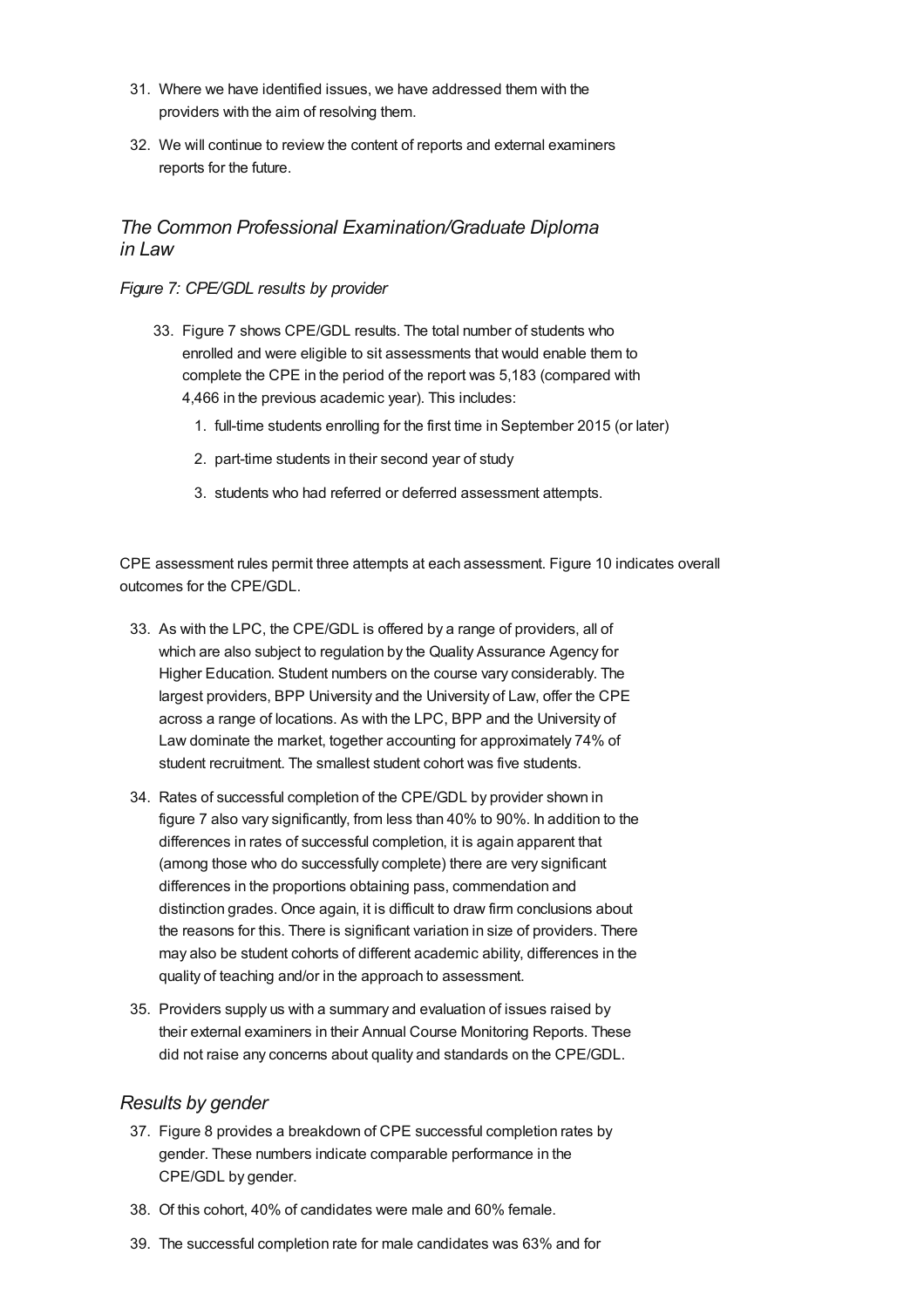female candidates 65%. With rounding, the overall successful completion rate was 6

#### *Figure 8: GDL performance by gender*

#### *Results by ethnicity*

- 40. Figure 9 shows breakdown of CPE completion rates by ethnicity. As with the LPC, these numbers appear to indicate that students from ethnic groups other than white are less likely to pass the CPE/GDL and are more likely to fail or be deferred or referred.
- 41. White students form approximately 59% of the cohort and have a successful completion rate of 74%. Asian/Asian British students account for 17% of the cohort and have a successful completion rate of 52%. Black (African/Caribbean/Black British) form 7% of the cohort and the successful completion rate is 47%. In addition, where white students are successful, they are much more likely to be awarded commendations or distinctions.

#### *Figure 9: GDL performance by ethnicity*

#### *Results by disability*

- 42. In this cohort of students, some 10.5% declared a disability (although this is unlikely to reflect the proportion of students having special arrangements for learning and assessment).
- 43. The successful completion rate for students declaring a disability was 58% in comparison with 65% for students who did not declare a disability. Students declaring a disability have higher rates of withdrawal from the course, referral for resit and deferral of assessment.

*Figure 10: GDL performance by disability*

# *[Training](#page-7-0)*

#### *Periods of recognised training*

- 44. The final stage of qualification pathway is a PRT (trainees will also need to undertake the PSC). Training will take place in a firm or organisation approved by us to take trainees and, if carried out on a full-time basis, will usually be for a period of two years.
- 45. The tables in figure 14 provide details of the number of training contracts registered with us in the last three periods 2014/15, 2015/16 and 2016/17.

| Age band  | 2014/15 |        | 2015/16 |        | 2016/17 |        |
|-----------|---------|--------|---------|--------|---------|--------|
| $18 - 21$ | 31      | 0.50%  | 52      | 0.90%  | 42      | 0.70%  |
| $22 - 25$ | 3,279   | 56.20% | 3,422   | 57.70% | 3,392   | 57.30% |
| 26-30     | 1,893   | 32.50% | 1,821   | 30.70% | 1,884   | 31.80% |
| $31 - 35$ | 369     | 6.30%  | 377     | 6.40%  | 318     | 5.40%  |
|           |         |        |         |        |         |        |

# *Figure 11: PRT age band breakdown*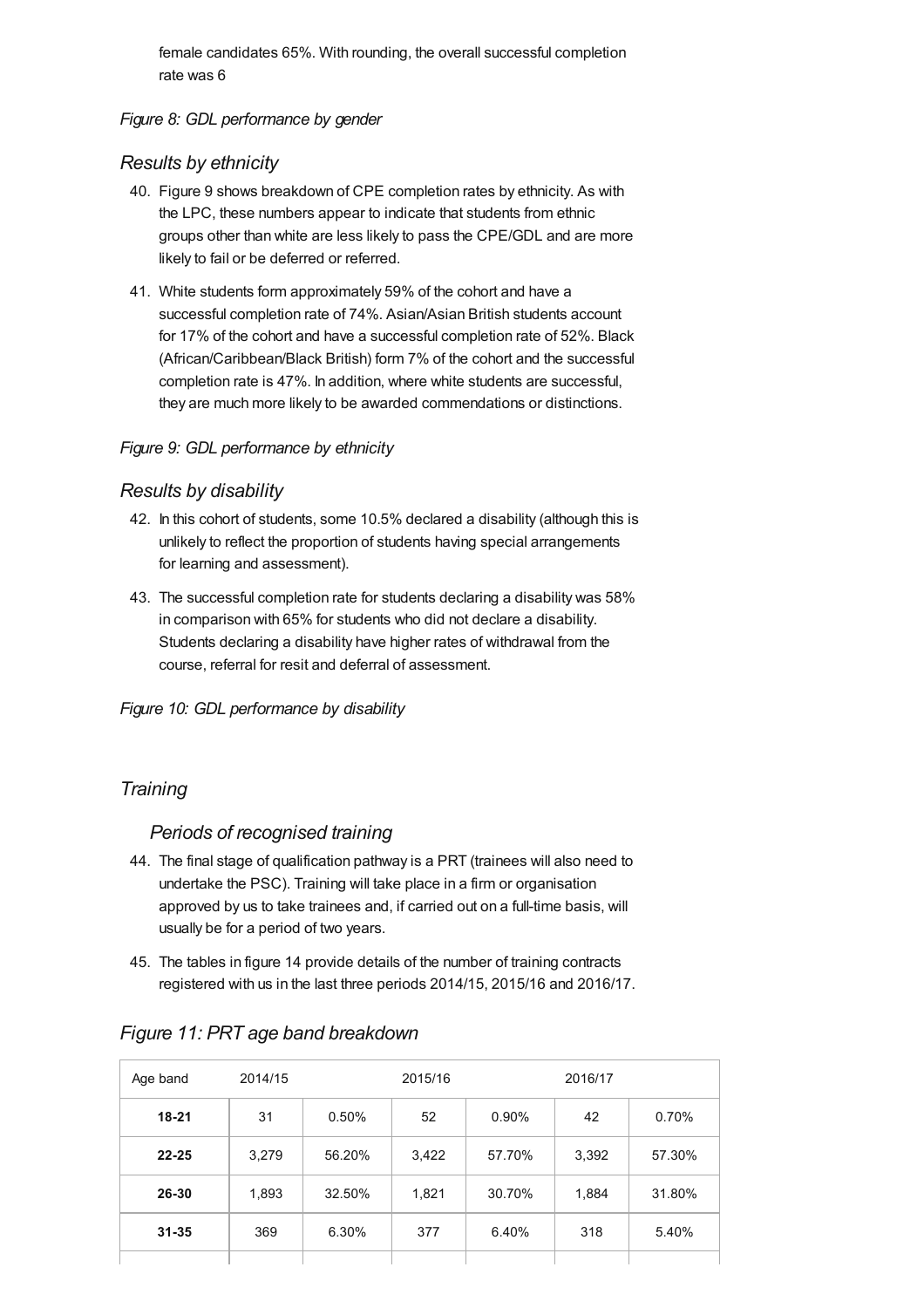<span id="page-7-0"></span>

| $36 - 40$<br>Age band | 119<br>2014/15  | 2.00%    | 144<br>2015/16 | 2.40% | 142<br>2016/17 | 2.40% |
|-----------------------|-----------------|----------|----------------|-------|----------------|-------|
| $41 - 45$             | $\overline{77}$ | 1.30%    | 62             | 1.00% | 70             | 1.20% |
| 46-50                 | 37              | 0.60%    | 33             | 0.60% | 46             | 0.80% |
| $51 - 55$             | 20              | 0.30%    | 13             | 0.20% | 9              | 0.20% |
| 56-60                 | 5               | 0.10%    | 3              | 0.10% | 10             | 0.20% |
| $61+$                 | 1               | $0.00\%$ | 1              | 0.00% | $\overline{4}$ | 0.10% |
| <b>Unknown</b>        | $\mathbf 0$     | $0.00\%$ | 1              | 0.00% | 6              | 0.10% |
| <b>Total</b>          | 5,831           | 100%     | 5,929          | 100%  | 5,923          | 100%  |

*Figure 12: PRT ethnicity breakdown*

| Ethnicity      | 2014/15 | 2015/16 | 2016/17 |
|----------------|---------|---------|---------|
| <b>BAME</b>    | 505     | 344     | 254     |
| Asian          | 343     | 228     | 167     |
| <b>Black</b>   | 77      | 48      | 45      |
| <b>Chinese</b> | 21      | 14      | 9       |
| Mixed          | 40      | 42      | 19      |
| Other          | 24      | 12      | 14      |
| White          | 832     | 451     | 244     |
| <b>Unknown</b> | 4,494   | 5,134   | 5,425   |
| <b>Total</b>   | 5,831   | 5,929   | 5,923   |

46. Our information in respect of the ethnicity of those in periods of recognised training is incomplete because of the large numbers where ethnicity is recorded as "unknown".

*Figure 13: PRT Disability breakdown*

| <b>Disability</b>     | 2014/15        | 2015/16     | 2016/17      |
|-----------------------|----------------|-------------|--------------|
| Physical              | $\mathbf 0$    | 2           | 0            |
| <b>Mental</b>         | $\mathbf 0$    | $\mathbf 0$ | 0            |
| Learning              | $\overline{4}$ | 3           | 3            |
| Sensory               | $\mathbf 0$    | 0           | $\Omega$     |
| Hearing               | 1              | 2           | $\Omega$     |
| <b>Visual</b>         | 1              | $\mathbf 0$ | $\mathbf{0}$ |
| Long standing illness | 2              | 1           | 1            |
| other                 | $\overline{2}$ | 0           | $\Omega$     |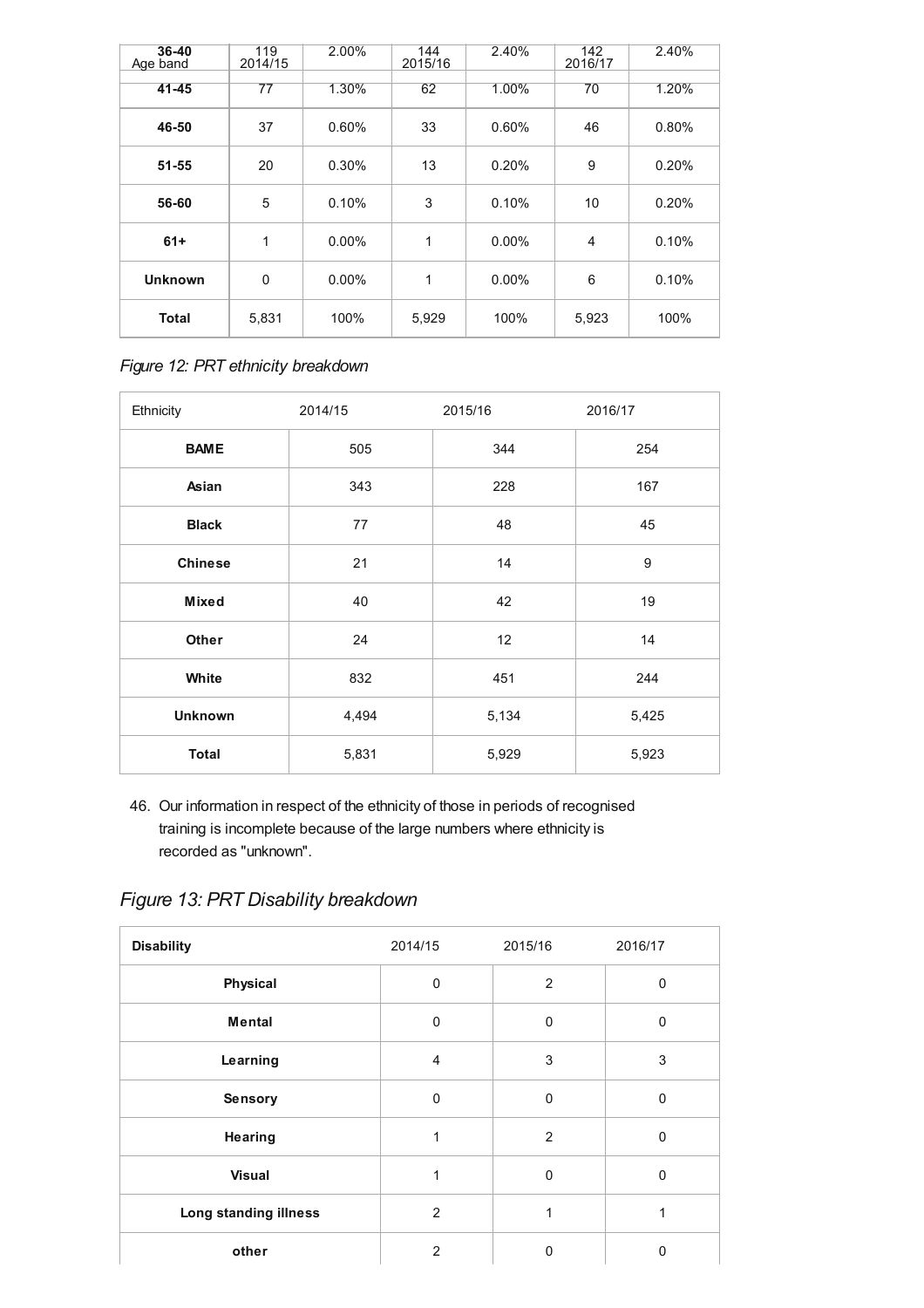further information concerning the type of disability.

|  |  |  | Figure 14: PRT Gender breakdown |
|--|--|--|---------------------------------|
|--|--|--|---------------------------------|

| Gender | 2014/15 | 2015/16 | 2016/17 |
|--------|---------|---------|---------|
| Female | 3,669   | 3,698   | 3,774   |
| Male   | 2,162   | 2,231   | 2,149   |
| Total  | 5,831   | 5,929   | 5,923   |

47. This data indicates that firms and organisations are recruiting more female than male trainees.

# *[Qualified](#page-9-0) lawyer transfer scheme results data*

- 48. Some 673 barristers and lawyers qualified via this route. Individuals are able to qualify through this route if they are a qualified lawyer in a jurisdiction that we recognise and complete the QLTS assessments. The QLTS assesses an individual's competence by way of multiple-choice testing (MCT) of legal knowledge and skills-based assessments, called objective structured clinical examination (OSCE). Candidates must pass the MCT (stage 1) before being able to progress to the OSCE (stage 2). The assessments are operated by Kaplan and the MCT assessment is offered at multiple centres around the world. The OSCE assessments take place in London.
- 49. During this period, 1,790 candidates attempted the MCT assessment and 872 candidates attempted the OSCE.
- 50. The pass rates in percentages from the total number of candidates achieved by candidates in different groups are overleaf.

*Figure 15: QLTS results data (calendar year 2017)*

| Assessment  | Number of candidates | Gender      |             |            |  |
|-------------|----------------------|-------------|-------------|------------|--|
|             |                      | Male        | Female      | Not stated |  |
| <b>MCT</b>  | 1,790                | 50.4% (851) | 51.5% (922) | 17         |  |
| <b>OSCE</b> | 872                  | 58.1% (427) | 65.4% (431) | 14         |  |

| Assessment  | Number of candidates | Ethics group |             |            |
|-------------|----------------------|--------------|-------------|------------|
|             |                      | <b>BME</b>   | White       | Not stated |
| <b>MCT</b>  | 1,790                | 41.7% (900)  | 62.0% (682) | 208        |
| <b>OSCE</b> | 872                  | 54.0% (352)  | 69.5% (377) | 143        |

| Assessment | Number of Candidates | First language English |     |            |
|------------|----------------------|------------------------|-----|------------|
|            |                      | Yes                    | No. | Not stated |
|            |                      |                        |     |            |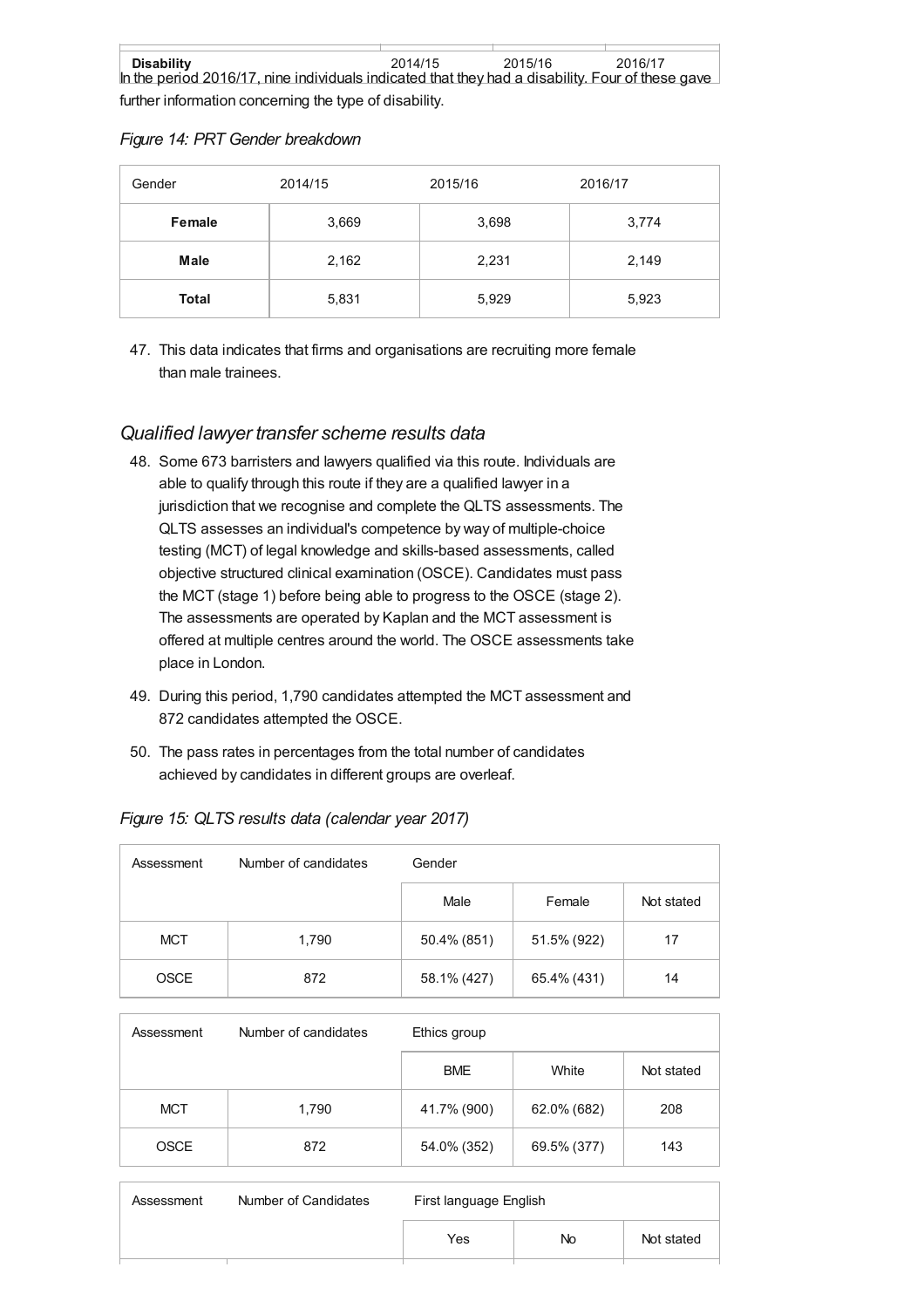<span id="page-9-0"></span>

| <b>MCT</b>  | .790 | 57.4% (895) | 44.7% (895) |  |
|-------------|------|-------------|-------------|--|
| <b>OSCE</b> | 872  | 72.0% (472) | 50.2% (400) |  |

| Assessment  | Number of Candidates | Candidates declaring a Disability |               |            |
|-------------|----------------------|-----------------------------------|---------------|------------|
|             |                      | Yes                               | No.           | Not stated |
| <b>MCT</b>  | 1,790                | 57.1% (14)                        | 51.0% (1,776) | 0          |
| <b>OSCE</b> | 872                  | 37.5% (16)                        | 62.5% (856)   | 0          |

- 51. The information in figure 15 is for the period January 2017–December 2017.
- 52. Candidates from 88 jurisdictions took assessments (either the MCT or the OSCE) in 2017. We currently recognise more than 170 jurisdictions, which include, as separate jurisdictions, the states of America and territories of Canada.
- 53. Some 50.4% of male candidates and 51.5% of female candidates who presented for stage 1 MCT assessment in this period were successful and eligible to progress to stage 2.
- 54. The pass rate for the OSCE was 58.1% for male candidates and 65.4% for female candidates.
- 55. Pass rates by gender, ethnicity and first language are shown in figure 15. Fewer than 20 candidates disclosed a disability.
- 56. The results indicate that the pass rate on the MCT for white students is 62%. For black and minority ethnic students it is 41.7% (a difference of 20.3%). We also have information about the first language of candidates. The pass rate on the MCT for students for whom English is their first language is 57.4%, whereas for those for whom English is not their first language the pass rate is 44.7 %.
- 57. Once students have passed the MCT, however, the discrepancy in performance by ethnic group/first language reduces in the OSCE. the pass rate is 69.5% for white students, 55% for black and minority ethnic students (a difference of 14.5%). The pass rate in the OSCE is 72% for those whose first language is English and 50.2% for those whose first language is not English.

#### *Equivalent Means [applications](#page-10-2)*

- 58. Since the introduction of the SRA Training Regulations 2014, applicants have been able to meet the academic or vocational requirements of training by an Equivalent Means application.
- 59. We may recognise previous learning and grant exemptions where:
	- 1. the level, standard, volume and content of previous learning is equivalent to all or part of a particular stage of education and training
	- 2. there is relevant, sufficient and adequate evidence of this learning
- 60. We may also grant exemptions based on work-based experience and the achievement derived from that experience. This is because we recognise